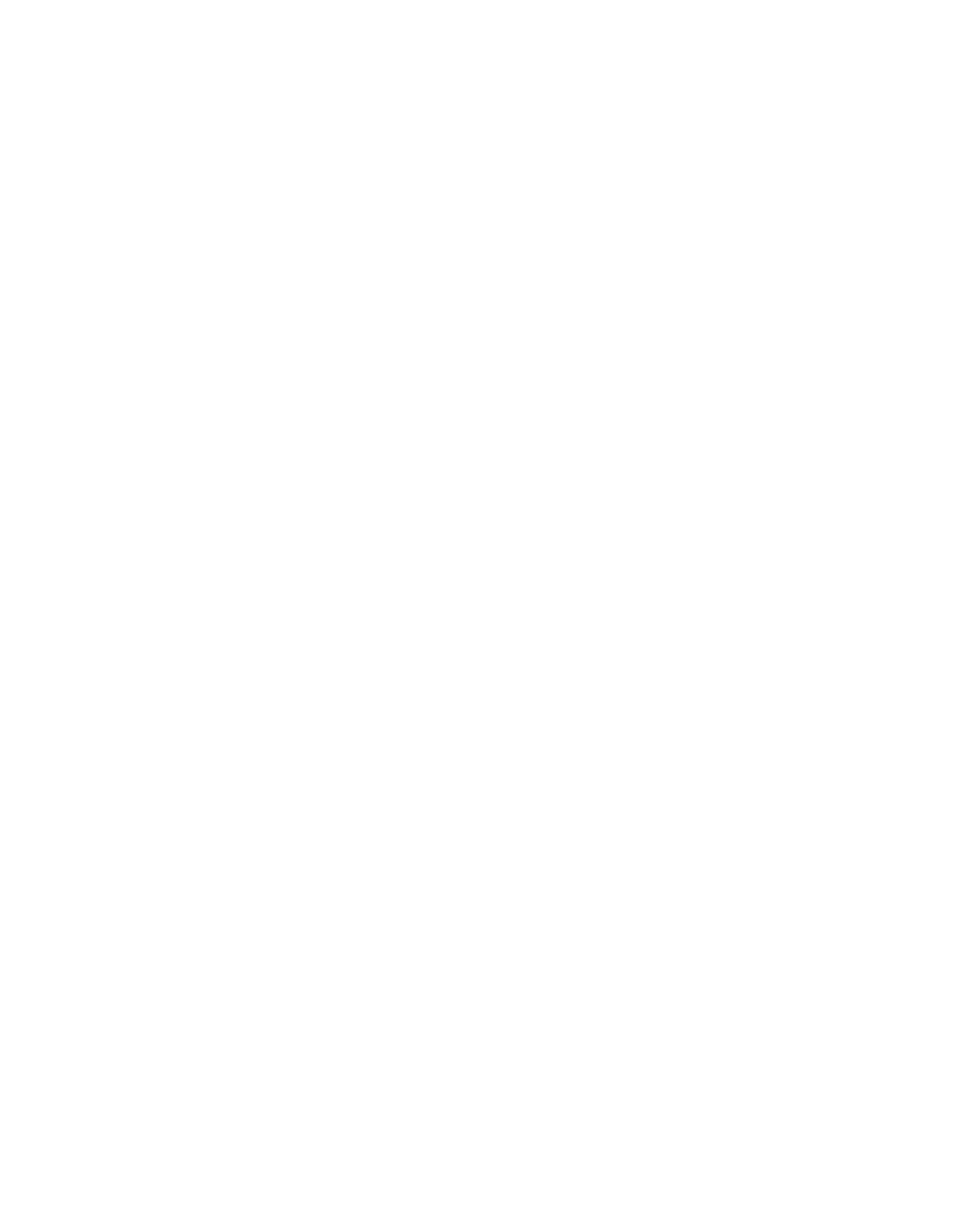# **THE FIRST QUESTIONS ASK FOR SOME BACKGROUND INFORMATION ABOUT YOURSELF.**

## **1. How old are you?**

- a. 11 years old or younger
- b. 12 years old
- c. 13 years old
- d. 14 years old
- e. 15 years old
- f. 16 years old
- g. 17 years old
- h. 18 years old or older

## **2. What is your sex?**

- a. Female
- b. Male

# **3. What grade are you in?**

- a. 6th
- b. 7th
- c. 8th
- d. 9th
- e. 10th
- f. 11th
- g. 12th
- h. Ungraded or other grade

# **4. How do you describe yourself? (YOU CAN CHOOSE ONE ANSWER OR MORE THAN ONE)**

- a. American Indian or Alaskan Native
- b. Asian
- c. Black or African American
- d. Hispanic or Latino
- e. Native Hawaiian or Other Pacific Islander
- f. White

# **5. Which one of these groups BEST describes you? (CHOOSE ONLY ONE ANSWER)**

- a. American Indian or Alaskan Native
- b. Asian
- c. Black or African American
- d. Hispanic or Latino
- e. Native Hawaiian or Other Pacific Islander

f. White

# **THE NEXT QUESTIONS ARE SPECIFIC TO HAWAI'I.**

## **6. How do you describe yourself? (YOU CAN CHOOSE ONE ANSWER OR MORE THAN ONE)**

- a. Black or African American
- b. Caucasian/White
- c. Chinese
- d. Filipino
- e. Hawaiian/Part Hawaiian
- f. Japanese
- g. Pacific Islander
- h. Other

## **7. Which one of these groups BEST describes you? (CHOOSE ONLY ONE ANSWER)**

- a. Black or African American
- b. Caucasian/White
- c. Chinese
- d. Filipino
- e. Hawaiian/Part Hawaiian
- f. Japanese
- g. Pacific Islander
- h. Other

#### **8. What language do you speak mainly at home? (CHOOSE ONLY ONE ANSWER)**

- a. English
- b Chinese (any dialect)
- c. Japanese
- d. Hawaiian
- e. Ilocano or Tagalog
- f. Spanish
- g. Other

#### **9. Which answer BEST describes where you were born?**

- a. I was born in Hawai'i
- b. I was born in the United States outside of Hawai'i
- c. I was born in another country
- d. I don't know

#### **10. Which answer BEST describes where your mother was born?**

- a. My mother was born in Hawai'i
- b. My mother was born in the United States outside of Hawai'i
- c. My mother was born in another country
- d. I don't know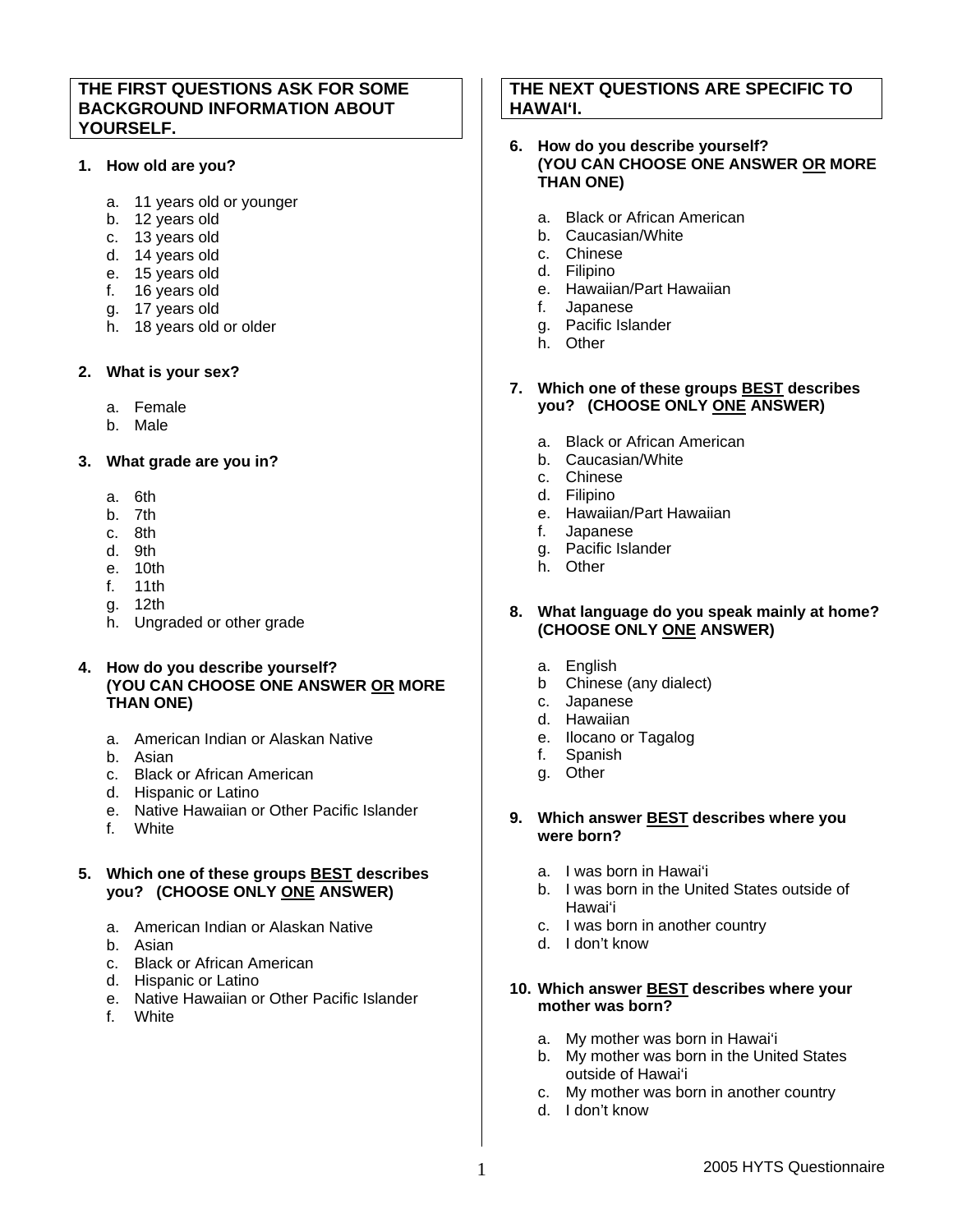- **11. Which answer BEST describes where your father was born?** 
	- a. My father was born in Hawai'i
	- b. My father was born in the United States outside of Hawai'i
	- c. My father was born in another country
	- d. I don't know

#### **12. Has a doctor or nurse ever told you that you have asthma?**

- a. Yes
- b. No
- c. Not sure

#### **13. During the past 12 months, have you had an episode of asthma or an asthma attack?**

- a. I do not have asthma
- b. No, I have asthma, but I have not had an episode of asthma or an asthma attack during the past 12 months
- c. Yes, I have had an episode of asthma or an asthma attack during the past 12 months
- d. Not sure

# **THE NEXT GROUP OF QUESTIONS ASKS ABOUT TOBACCO USE. Cigarette Smoking**

**14. Have you ever tried cigarette smoking, even one or two puffs?**

- a. Yes
- b. No

#### **15. How old were you when you smoked a whole cigarette for the first time?**

- a. I have never smoked a whole cigarette
- b. 8 years old or younger
- c. 9 or 10 years old
- d. 11 or 12 years old
- e. 13 or 14 years old
- f. 15 or 16 years old
- g. 17 years old or older

## **16. About how many cigarettes have you smoked in your entire life?**

- a. None
- b. 1 or more puffs but never a whole cigarette
- c. 1 cigarette
- d. 2 to 5 cigarettes
- e. 6 to 15 cigarettes (about ½ a pack total)
- f. 16 to 25 cigarettes (about 1 pack total)
- g. 26 to 99 cigarettes (more than 1 pack but less than 5 packs)
- h. 100 or more cigarettes (5 or more packs)
- **17. Have you ever smoked cigarettes daily, that is, at least one cigarette every day for 30 days?** 
	- a. Yes
	- b. No
- **18. During the past 30 days, on how many days did you smoke cigarettes?** 
	- a. 0 days
	- b. 1 or 2 days
	- c. 3 to 5 days
	- d. 6 to 9 days
	- e. 10 to 19 days
	- f. 20 to 29 days
	- g. All 30 days
- **19. During the past 30 days, on the days you smoked, how many cigarettes did you smoke per day?** 
	- a. I did not smoke cigarettes during the past 30 days
	- b. Less than 1 cigarette per day
	- c. 1 cigarette per day
	- d. 2 to 5 cigarettes per day
	- e. 6 to 10 cigarettes per day
	- f. 11 to 20 cigarettes per day
	- g. More than 20 cigarettes per day

#### **20. During the past 30 days, what brand of cigarettes did you usually smoke? (CHOOSE ONLY ONE ANSWER)**

- a. I did not smoke cigarettes during the past 30 days
- b. I do not have a usual brand
- c. Camel
- d. Marlboro
- e. Newport
- f. Virginia Slims
- g. GPC, Basic, or Doral
- h. Some other brand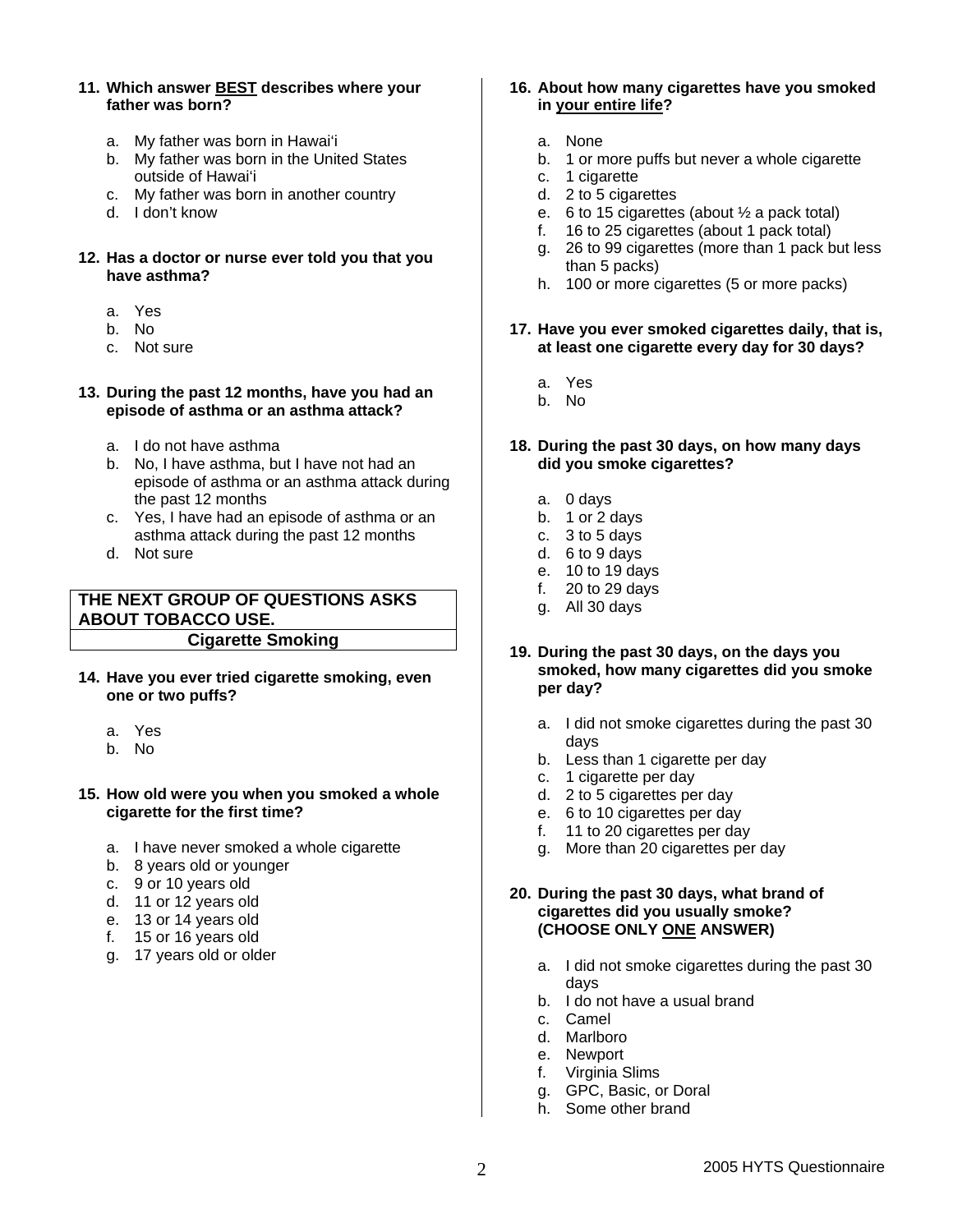- **21. Are the cigarettes you usually smoke menthol cigarettes?** 
	- a. I do not smoke cigarettes
	- b. Yes
	- c. No
- **22. During the past 30 days, what brand of menthol cigarettes did you usually smoke? (CHOOSE ONLY ONE ANSWER)** 
	- a. I did not smoke cigarettes during the past 30 days
	- b. I did not smoke menthol cigarettes during the past 30 days
	- c. I do not have a usual brand
	- d. Kool
	- e. Salem
	- f. Newport
	- g. Generic Menthol
	- h. Some other brand

## **23. During the past 30 days, how did you usually get your cigarettes? (CHOOSE ONLY ONE ANSWER)**

- a. I did not smoke cigarettes during the past 30 days
- b. I bought them in a store such as a convenience store, supermarket, discount store, or gas station
- c. I bought them from a vending machine
- d. I gave someone else money to buy them for me
- e. I borrowed (or bummed) them from someone else
- f. A person 18 years old or older gave them to me
- g. I took them from a store or family member
- h. I got them some other way
- **24. When you buy cigarettes, do you usually buy them individually, by the pack or by the carton?** 
	- a. I do not buy cigarettes
	- b. Individually (loose cigarettes)
	- c. By the pack
	- d. By the carton

#### **25. During the past 30 days, where did you buy the last pack of cigarettes you bought? (CHOOSE ONLY ONE ANSWER)**

- a. I did not buy a pack of cigarettes during the past 30 days
- b. A gas station
- c. A convenience store
- d. A grocery store
- e. A drugstore
- f. A vending machine
- g. I bought them over the Internet
- h. Other
- **26. During the past 30 days did you buy any cigarettes from a lunch wagon or manapua truck vendor?** 
	- a. I did not buy any cigarettes in the past 30 days
	- b. Yes
	- c. No

# **27. When you bought or tried to buy cigarettes in a store during the past 30 days, were you ever asked to show proof of age?**

- a. I did not try to buy cigarettes in a store during the past 30 days
- b. Yes, I was asked to show proof of age
- c. No, I was not asked to show proof of age

# **28. During the past 30 days, did anyone ever refuse to sell you cigarettes because of your age?**

- a. I did not try to buy cigarettes in a store during the past 30 days
- b. Yes, someone refused to sell me cigarettes because of my age
- c. No, no one refused to sell me cigarettes because of my age

## **29. During the past 30 days, on how many days did you smoke cigarettes on school property?**

- a. 0 days
- b. 1 or 2 days
- c. 3 to 5 days
- d. 6 to 9 days
- e. 10 to 19 days
- f. 20 to 29 days
- g. All 30 days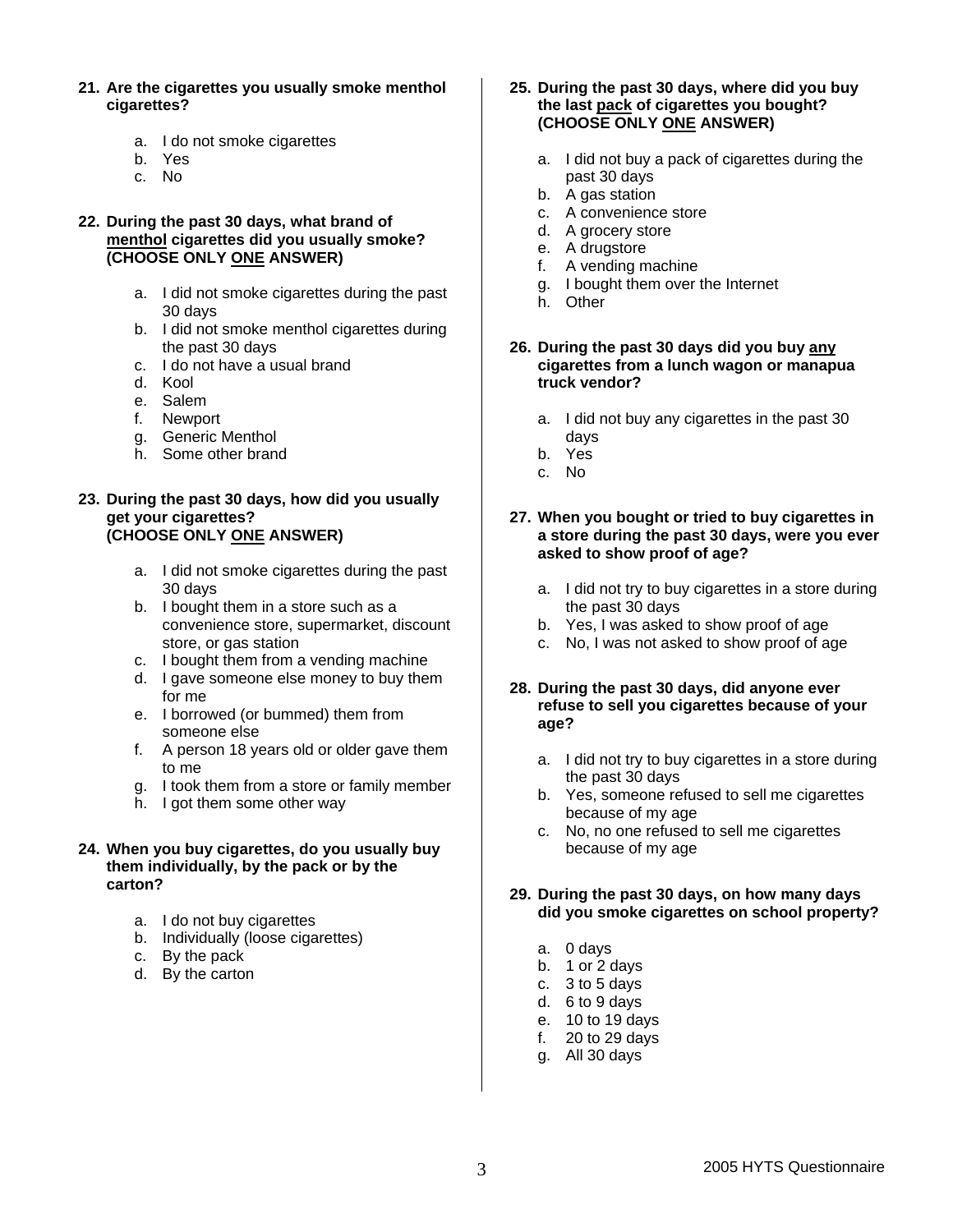#### **30. When was the last time you smoked a cigarette, even one or two puffs?**

- a. I have never smoked even one or two puffs
- b. Earlier today
- c. Not today but sometime during the past 7 days
- d. Not during the past 7 days but sometime during the past 30 days
- e. Not during the past 30 days but sometime during the past 6 months
- f. Not during the past 6 months but sometime during the past year
- g. 1 to 4 years ago
- h. 5 or more years ago

#### **31. How long can you go without smoking before you feel like you need a cigarette?**

- a. I have never smoked cigarettes
- b. I do not smoke now
- c. Less than an hour
- d. 1 to 3 hours
- e. More than 3 hours but less than a day
- f. A whole day
- g. Several days
- h. A week or more

## **32. Do you want to stop smoking cigarettes?**

- a. I do not smoke now
- b. Yes
- c. No
- **33. During the past 12 months, did you ever try to quit smoking cigarettes?** 
	- a. I did not smoke during the past 12 months
	- b. Yes
	- c. No
- **34. How many times during the past 12 months have you stopped smoking for one day or longer because you were trying to quit smoking?** 
	- a. I have not smoked in the past 12 months
	- b. I have not tried to quit
	- c. 1 time
	- d. 2 times
	- e. 3 to 5 times
	- f. 6 to 9 times
	- g. 10 or more times

## **35. When you last tried to quit, how long did you stay off cigarettes?**

- a. I have never smoked cigarettes
- b. I have never tried to quit
- c. Less than a day
- d. 1 to 7 days
- e. More than 7 days but less than 30 days
- f. 30 days or more but less than 6 months
- g. 6 months or more but less than a year
- h. 1 year or more

## **Smokeless Tobacco: Chewing Tobacco, Snuff, or Dip**

- **36. Have you ever used chewing tobacco, snuff, or dip, such as Redman, Levi Garrett, Beechnut, Skoal, Skoal Bandits, or Copenhagen?** 
	- a. Yes
	- b. No

#### **37. How old were you when you used chewing tobacco, snuff, or dip for the first time?**

- a. I have never used chewing tobacco, snuff, or dip
- b. 8 years old or younger
- c. 9 or 10 years old
- d. 11 or 12 years old
- e. 13 or 14 years old
- f. 15 or 16 years old
- g. 17 years old or older

#### **38. During the past 30 days, on how many days did you use chewing tobacco, snuff, or dip?**

- a. 0 days
- b. 1 or 2 days
- c. 3 to 5 days
- d. 6 to 9 days
- e. 10 to 19 days
- f. 20 to 29 days
- g. All 30 days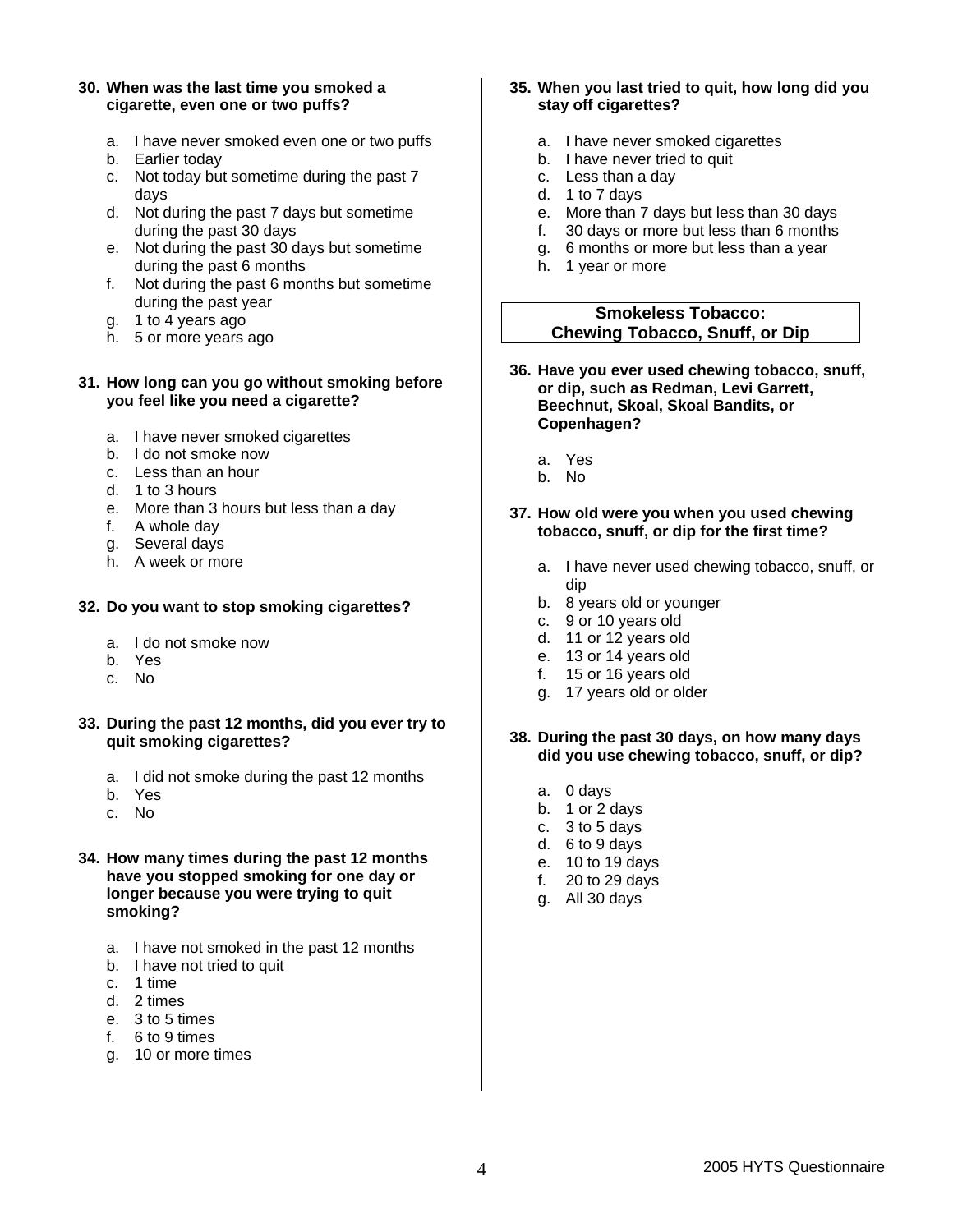- **39. During the past 30 days, on how many days did you use chewing tobacco, snuff, or dip on school property?** 
	- a. 0 days
	- b. 1 or 2 days
	- c. 3 to 5 days
	- d. 6 to 9 days
	- e. 10 to 19 days
	- f. 20 to 29 days
	- g. All 30 days

## **40. During the past 30 days, how did you usually get your own chewing tobacco, snuff, or dip? (CHOOSE ONLY ONE ANSWER)**

- a. I did not use chewing tobacco, snuff, or dip during the past 30 days
- b. I bought them in a store such as a convenience store, supermarket, discount store, or gas station
- c. I gave someone else money to buy them for me
- d. I borrowed (or bummed) them from someone else
- e. A person 18 years old or older gave them to me
- f. I took them from a store or family member
- g. I got them some other way

#### **Cigars**

**41. Have you ever tried smoking cigars, cigarillos, or little cigars, even one or two puffs?** 

- a. Yes
- b. No

## **42. How old were you when you smoked a cigar, cigarillo, or little cigar for the first time?**

- a. I have never smoked a cigar, cigarillo or little cigar
- b. 8 years old or younger
- c. 9 or 10 years old
- d. 11 or 12 years old
- e. 13 or 14 years old
- f. 15 or 16 years old
- g. 17 years old or older
- **43. During the past 30 days, on how many days did you smoke cigars, cigarillos, or little cigars?** 
	- a 0 days
	- b. 1 or 2 days
	- c. 3 to 5 days
	- d. 6 to 9 days
	- e. 10 to 19 days
	- f. 20 to 29 days
	- g. All 30 days

## **44. During the past 30 days, how did you usually get your own cigars, cigarillos, or little cigars? (CHOOSE ONLY ONE ANSWER)**

- a. I did not smoke cigars, cigarillos, or little cigars during the past 30 days
- b. I bought them in a store such as a convenience store, supermarket, discount store, or gas station
- c. I gave someone else money to buy them for me
- d. I borrowed (or bummed) them from someone else
- e. A person 18 years old or older gave them to me
- f. I took them from a store or family member
- g. I got them some other way

# **Pipes**

- **45. During the past 30 days, on how many days did you smoke tobacco in a pipe?** 
	- a. 0 days
	- b. 1 or 2 days
	- c. 3 to 5 days
	- d. 6 to 9 days
	- e. 10 to 19 days
	- f. 20 to 29 days
	- g. All 30 days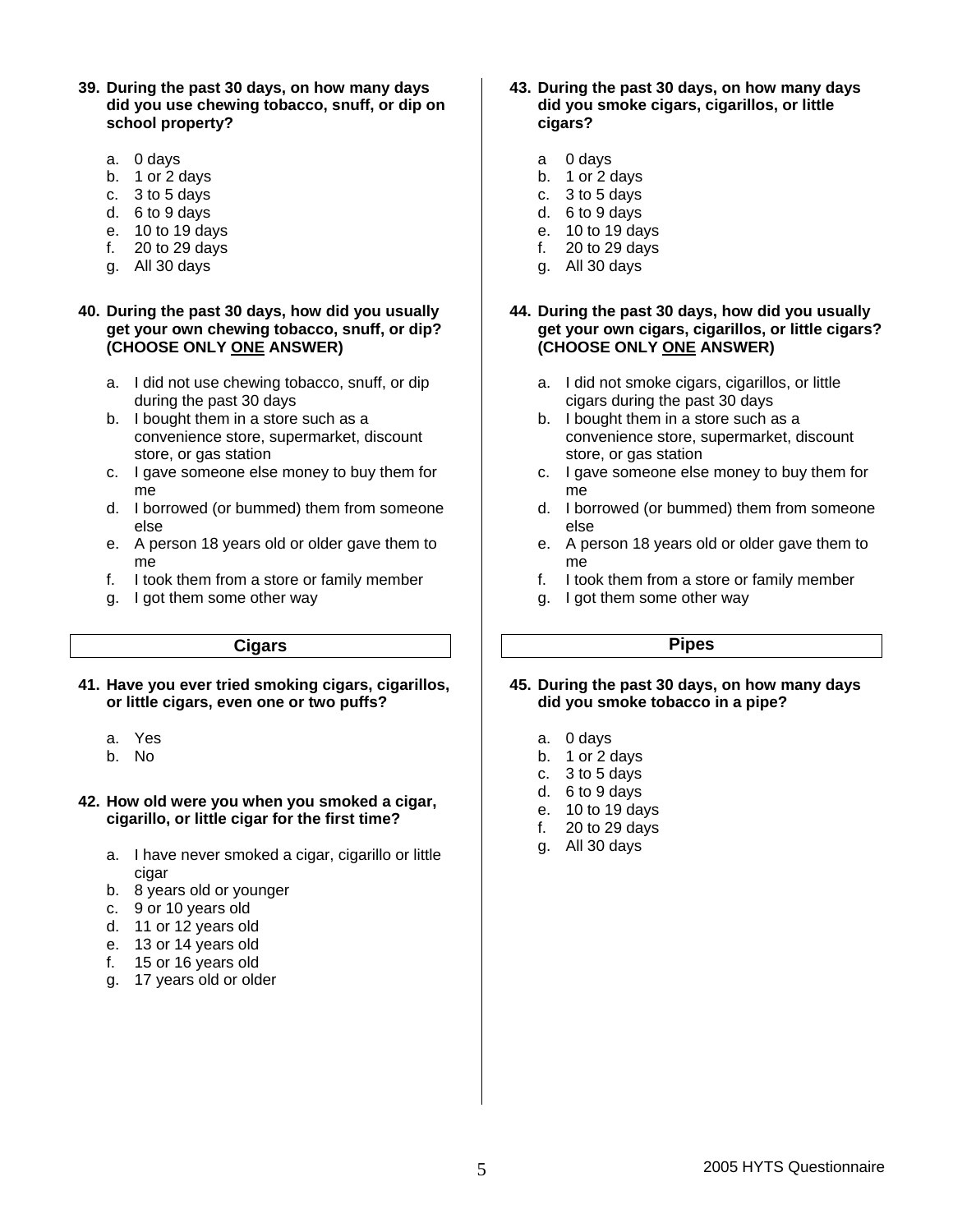# **THE NEXT QUESTIONS ARE ABOUT BIDIS (OR "BEEDIES") AND KRETEKS (ALSO CALLED "CLOVE CIGARETTES"). BIDIS are small brown cigarettes from India consisting of tobacco wrapped in a leaf tied with a thread.**

**KRETEKS are cigarettes containing tobacco and clove extract.** 

## **46. Have you ever tried smoking any of the following?**

- a. Bidis
- b. Kreteks
- c. I have tried both bidis and kreteks
- d. I have never smoked bidis or kreteks

#### **47. During the past 30 days, on how many days did you smoke bidis?**

- a. 0 days
- b. 1 or 2 days
- c. 3 to 5 days
- d. 6 to 9 days
- e. 10 to 19 days
- f. 20 to 29 days
- g. All 30 days

# **THE NEXT QUESTIONS ASK ABOUT YOUR THOUGHTS ABOUT TOBACCO.**

#### **48. Do you think that you will try a cigarette soon?**

- a. I have already tried smoking cigarettes
- b. Yes
- c. No

#### **49. Do you think you will smoke a cigarette at anytime during the next year?**

- a. Definitely yes
- b. Probably yes
- c. Probably not
- d. Definitely not

## **50. Do you think you will be smoking cigarettes 5 years from now?**

- a. I definitely will
- b. I probably will
- c. I probably will not
- d. I definitely will not

## **51. If one of your best friends offered you a cigarette, would you smoke it?**

- a. Definitely yes
- b. Probably yes
- c. Probably not
- d. Definitely not

## **52. Have your parents or guardians ever told you not to smoke cigarettes?**

- a. Yes, only my father (male guardian)
- b. Yes, only my mother (female guardian)
- c. Yes, both my father and mother (male and female guardians)
- d. No
- **53. In the past 12 months, how often have your parents or guardians discussed the dangers of tobacco use with you?** 
	- a. Never
	- b. Rarely
	- c. Sometimes
	- d. Often
	- e. Very often
- **54. Do you think people can get addicted to using tobacco just like they can get addicted to using cocaine or heroin?**
	- a. Definitely yes
	- b. Probably yes
	- c. Probably not
	- d. Definitely not

#### **55. Out of 100 students in Hawaii, at your grade level, how many do you think smoke cigarettes?**

- a. 0-10
- b. 11-20
- c. 21-30
- d. 31-40
- e. 41-50
- f. 51 or more

## **56. Do you think young people who smoke cigarettes have more friends?**

- a. Definitely yes
- b. Probably yes
- c. Probably not
- d. Definitely not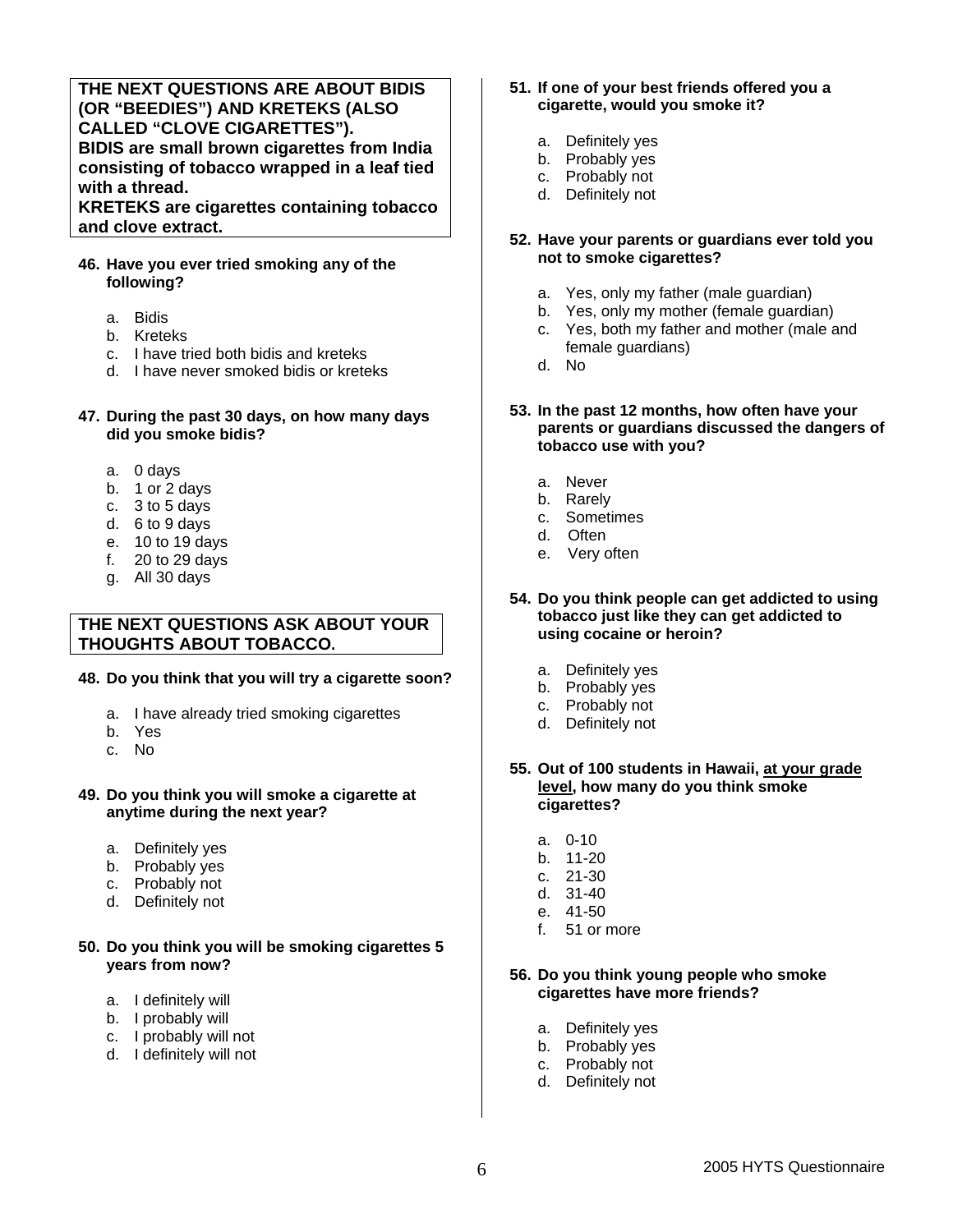- **57. Do you think smoking cigarettes makes young people look cool or fit in?** 
	- a. Definitely yes
	- b. Probably yes
	- c. Probably not
	- d. Definitely not
- **58. Do you think young people risk harming themselves if they smoke from 1 - 5 cigarettes per day?**
	- a. Definitely yes
	- b. Probably yes
	- c. Probably not
	- d. Definitely not
- **59. Do you think it is safe to smoke for only a year or two, as long as you quit after that?** 
	- a. Definitely yes
	- b. Probably yes
	- c. Probably not
	- d. Definitely not
- **60. Do you think you would be able to quit smoking cigarettes now if you wanted to?** 
	- a. I do not smoke now
	- b. Yes
	- c. No
- **61. In the past 12 months, has a doctor or someone in a doctor's office talked to you about the danger of tobacco use?** 
	- a. I have not visited a doctor's office in the past 12 months
	- b. Yes
	- c. No
- **62. In the past 12 months, has a dentist or someone in a dentist's office talked to you about the danger of tobacco use?** 
	- a. I have not visited a dentist's office in the past 12 months
	- b. Yes
	- c. No
- **63. In the area where you live, do you know of any places that sell single or loose cigarettes?** 
	- a. Yes
	- b. No
- **64. Have you ever participated in a program to help you quit using tobacco?** 
	- a. I have never used tobacco
	- b. Yes
	- c. No
- **65. During the past 12 months, were you taught in any of your classes about the dangers of tobacco use?** 
	- a. Yes
	- b. No
	- c. Not sure
- **66. During the past 12 months, were you taught in any of your classes the reasons why people your age smoke cigarettes?**
	- a. Yes
	- b. No
	- c. Not sure
- **67. During the past 12 months, were you taught in any of your classes that most people your age do not smoke cigarettes?** 
	- a. Yes
	- b. No
	- c. Not sure
- **68. During the past 12 months, did you practice ways to say NO to tobacco in any of your classes (for example by role-playing)?** 
	- a. Yes
	- b. No
	- c. Not sure
- **69. As far as you know, do any teachers or other school employees smoke on your school's campus?** 
	- a. Yes
	- b. No
	- c. Not sure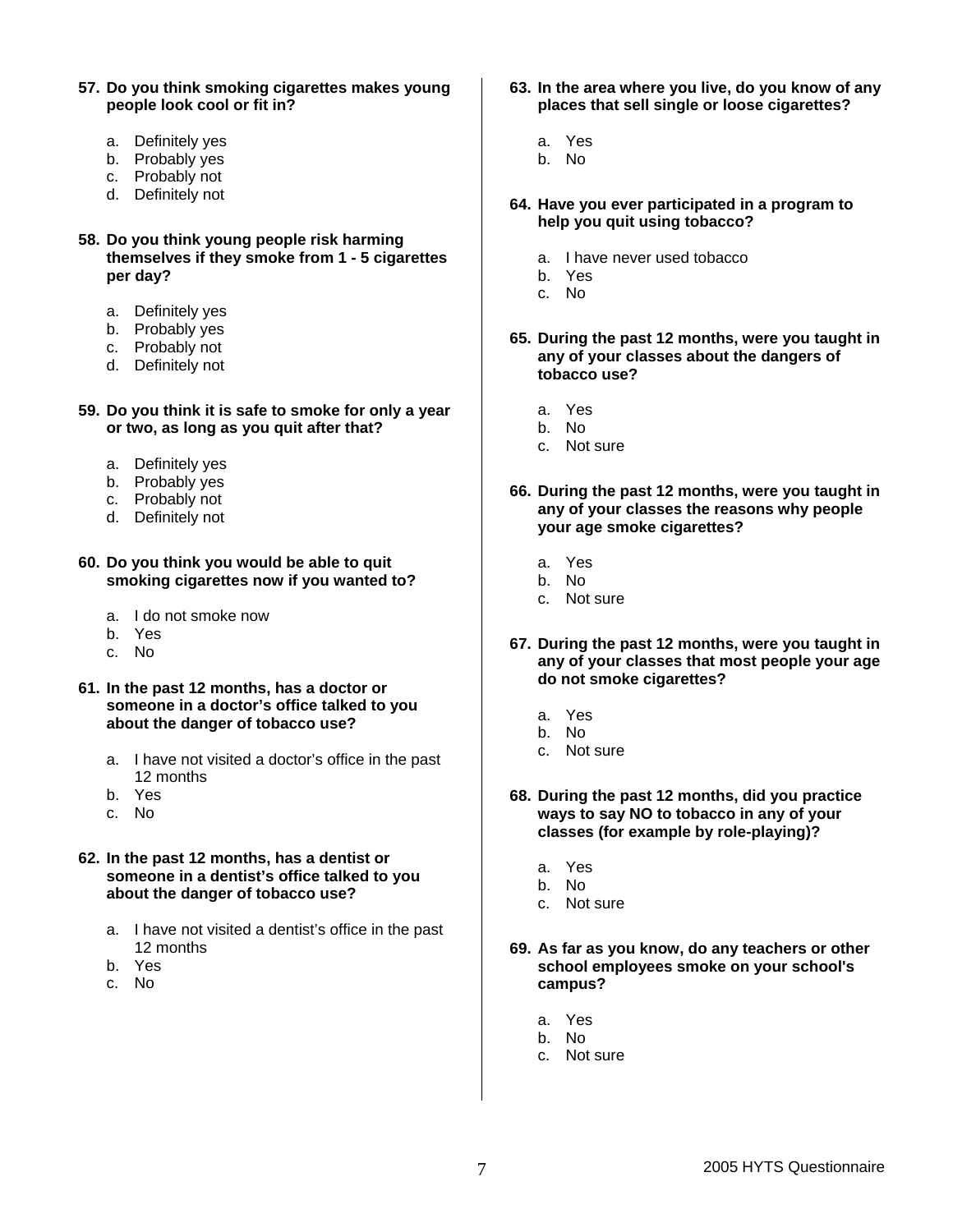# **THE NEXT QUESTIONS ASK ABOUT EVENTS YOU MAY HAVE ATTENDED OR WHAT YOU HAVE SEEN ON TV, AT THE MOVIES, OR ON THE INTERNET.**

- **70. During the past 12 months, have you participated in any community activities to discourage people your age from using cigarettes, chewing tobacco, snuff, dip, or cigars?** 
	- a. Yes
	- b. No
	- c. I did not know about any activities
- **71. During the past 30 days, have you seen or heard commercials on TV, the Internet, or on the radio about the dangers of cigarette smoking?** 
	- a. Not in the past 30 days
	- b. 1-3 times in the past 30 days
	- c. 1-3 times per week
	- d. Daily or almost daily
	- e. More than once a day
- **72. During the past 30 days, did you see or hear any anti-tobacco advertising on any of the following? (YOU CAN CHOOSE ONE ANSWER OR MORE THAN ONE)** 
	- a. Advertising on walls or on kiosks, shopping centers, or malls
	- b. TV ads
	- c. Radio ads
	- d. Aloha Stadium
	- e. The Bus
	- f. Parking lots
	- g. On-screen ads in movie theaters
	- h. Print ads (Sassy, Honolulu Weekly)

#### **73. When you watch TV or go to movies, how often do you see actors using tobacco?**

- a. I don't watch TV or go to movies
- b. Most of the time
- c. Some of the time
- d. Hardly ever
- e. Never

#### **74. When you watch TV, how often do you see athletes using tobacco?**

- a. I don't watch TV
- b. Most of the time
- c. Some of the time
- d. Hardly ever
- e. Never
- **75. When you are using the Internet, how often do you see ads for tobacco products?**
	- a. I don't use the Internet
	- b. Most of the time
	- c. Some of the time
	- d. Hardly ever
	- e. Never

**SOME TOBACCO COMPANIES MAKE ITEMS LIKE SPORTS GEAR, T-SHIRTS, LIGHTERS, HATS, JACKETS, AND SUNGLASSES THAT PEOPLE CAN BUY OR RECEIVE FREE.**

- **76. During the past 12 months, did you buy or receive anything that has a tobacco company name or picture on it?** 
	- a. Yes
	- b. No
- **77. When you go to a convenience store, Mom & Pop store, or gas station, how often do you see advertisements for cigarettes, chewing tobacco, or snuff on items like sporting gear, t-shirts, hats, sunglasses, lighters, or ashtrays that have tobacco names or pictures on them?** 
	- a. I never go to convenience stores, Mom & Pop stores, or gas stations
	- b. A lot
	- c. Sometimes
	- d. Never
- **78. Would you ever use or wear something that has a tobacco company name or picture on it such as a lighter, t-shirt, hat, or sunglasses?** 
	- a. Definitely yes
	- b. Probably yes
	- c. Probably not
	- d. Definitely not